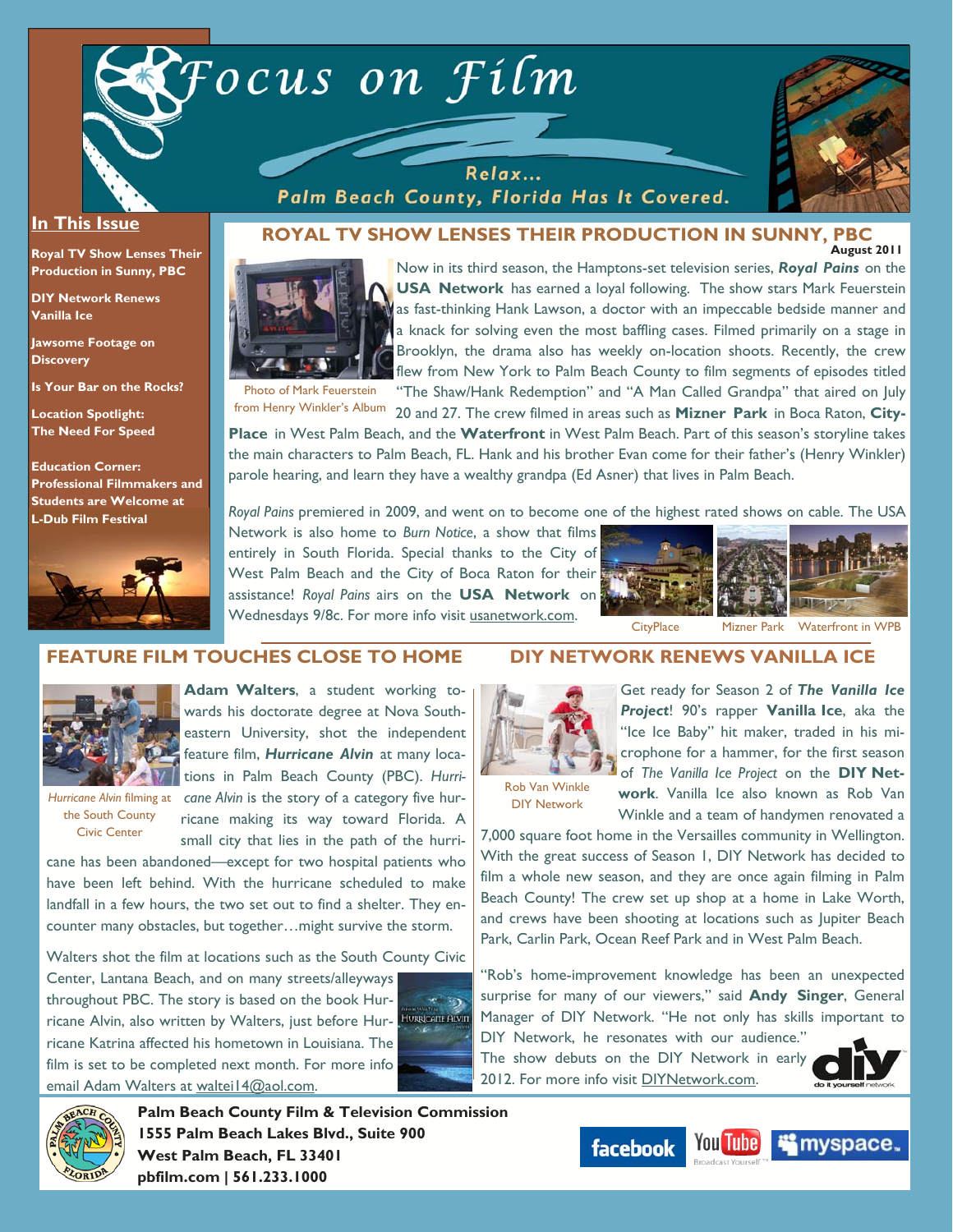## **FAMOUS PHOTOG FEATURED ON PBS**



**Ko-Mar Productions** in **West Palm Beach** was hired to shoot segments of a national **PBS** documentary on photographer **Steven Caras**. Inspired by Steven

Filming at the Harid Conservatory in Boca dance, Emmy-Award winning film-makers Deborah Novak and John Witek singled

him out as their next subject for this hour-long documentary. "It was rewarding to highlight the world class schools in Palm Beach County (PBC), and to make people aware of what we have in our own backyard," said **Paul Piasecki**, DP for Ko-Mar.

*Steven Caras: See Them Dance* shot at locations including the

Harid Conservatory in Boca Raton, and The Dreyfoos School of the Arts in West Palm Beach. For more info call 561.671.3745.



#### **GO BEHIND THE 'SCREAMS' AT G-STAR**



The **X-Scream Halloween** haunted event at the G-Star School of the Arts in Palm Springs is in its  $6<sup>th</sup>$  year, and has grown into an eagerly anticipated annual event. X-Scream has even been featured on the Travel Chan-

Caras' extraordinary career in the world of nel's "13 Scariest Haunted Attractions in America!" This year, 200 students attending G-Star's summer camp are designing and building the X-Scream attraction, under the supervision of Haunt Master George Colavecchio. They will continue working on X-Scream during the school year until it takes place, in October 2011.



G-Star also recently hosted many famous musicians including Celine Dion, Mana, Stevie Nicks and Rod Stewart as they rehearsed for

Celine Dion Rod Stewart Stevie Nicks upcoming tours. For info visit xscreamhalloween.com or gstarschool.org.



## **JAWSOME FOOTAGE ON DISCOVERY**



**Shark Week** is back! Starting this month, the **Discovery Channel** will deliver the most actionpacked *Shark Week* ever, and Palm Beach County (PBC) will be included in the action! Earlier this year, the production team from **Creative Differences Productions** out of California came to PBC to interview **Paul Dabill**, a West Palm

Filming of *When Fish Attack II*

Beach resident who had a close encounter with a six foot shark.



Dabill was on a solo fishing excursion off Palm Beach when the shark appeared. He turned on the camera he had attached to his

speargun and began filming. The 13-minute video was posted to YouTube. People from all over the world viewed the footage including the producers of the Discovery Channel's *When Fish Attack II*. The footage was licensed by the Discovery Channel, and airs August 4 at 10:00pm during *Shark Week*. The interviews with Dabill were filmed at **Ocean Reef Park.** "Filming in PBC was an absolute pleasure," said **Nate Calloway**, Senior Producer, *When Fish Attack II*. For more info visit dsc.discovery.com.

# **WRITER'S FEATURE TO SCREEN AT DGA**



With post-production completed on *Oakville,* the feature film co-written and acted in by Lake Worth resident **Benedict Ives**, it has been slated for a screening at the Director's Guild of America headquarters in L.A. in October! *Oakville* is a film by Watarihouse Productions, and is the third collaboration

**Production Still** from *Oakville*

between Ives and Nigerian director, Lisbon Okafor.

"It is a story that illuminates the yearning of basic human aspirations between urban adults, as well as the affects of the economic meltdown on family structure and friendships," said Ives. They are currently in pre-production for *Imagining the Sea*, a feature to be shot in PBC and Grenada. For more info visit oakvillefilm.com.

## **IS YOUR BAR ON THE ROCKS?**



When it comes to the bar business, Royal Palm Beach's **Jon Taffer** is an internationally recognized, award-winning restaurant operator, owner and concept developer. A 30-year veteran of the industry, Taffer has been tapped to share his expertise on the new **Spike TV Show**, *Bar Rescue*.

Jon Taffer -- Spike TV

Each episode brings Taffer to a new American bar where he will employ his expertise to turn struggling bars into successful businesses. Everything from the science of the perfect pour to the height of the bar stools, no detail is too small to overlook when Taffer is transforming a bar into the hottest place in town.

The show is in the same vein as *Kitchen Nightmares* on FOX and *Tabatha's Salon Takeover* on Bravo. In each, an experienced, nononsense professional answers the call of a struggling business. "It's

all about the science of human behavior. The business is all about creating a reaction," said Taffer. *Bar Rescue* airs Sundays at 10/9c on Spike TV. For more information please visit spike.com.



# **ALLEGRO DVD SERIES GETS HIGH MARKS**

**ALLEGRO**, **Allegro Productions** of Boca Raton has a lot to celebrate! Results from a 2010 survey show that their award-winning DVD series, Science Screen Report and Science Screen Report for Kids are scoring high marks in schools.

More than 80% of educators rated programs Good to Excellent, almost half use the programs weekly to monthly, 93% indicate that SSR programs fit into the curriculum and grab the student's attention, and more than 90% of the teachers reported that the videos and accompanying teacher guide enhance their lesson. "The sciences have never been more important to society than they are Science now," said Scott Forman, Allegro Presi- Science Screen<br>Report Screen.<br>**CReport.** dent. For more info visit <u>ssrvideo.com</u>.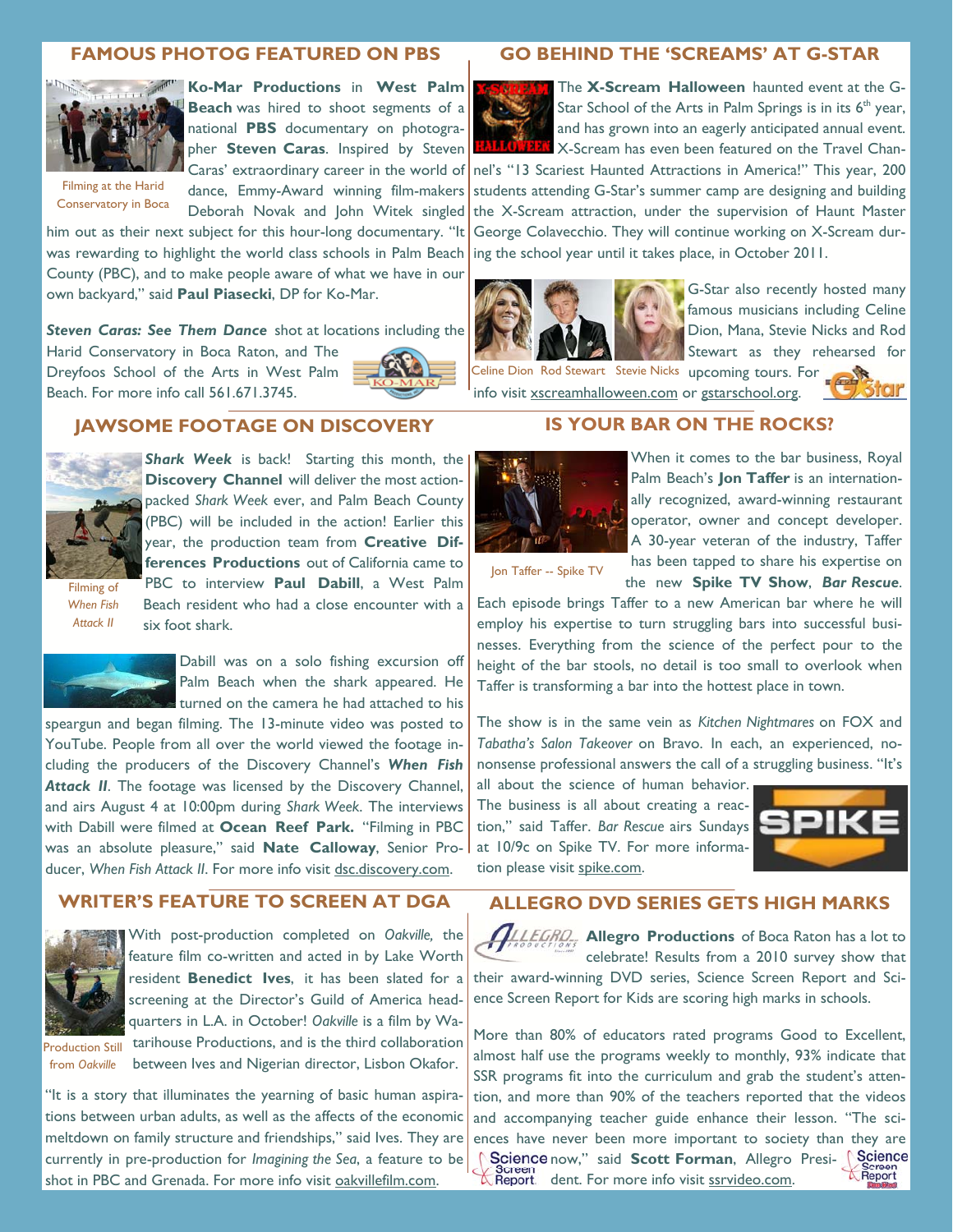# **PROFESSIONAL FILMMAKERS AND STUDENTS ARE WELCOME AT L-DUB FILM FEST**



Attention all filmmakers and student filmmakers! **The Lake Worth Playhouse Stonzek Theatre** is now accepting submissions for its second annual **L-Dub Film Festival** (L-DUB) with a deadline of **September 1, 2011**. Films 30 minutes or less cost \$10 to enter, films 30 minutes or longer cost \$20 to enter, and students entries are free. The festival will take place from **September 30- October 2, 2011**. Festival organizers are looking for an innovative selection across a variety of



Friday, September 16 at 8:00pm. This space will provide filmmakers and students with a meeting space throughout the festival. "We want to provide an opportunity for artists to socialize, network and interact, in a relaxed environment that caters to fostering new relationships, establishing business connections, engaging in creative discussions and learning from professionals in the industry," said **Kenneth Marc Greenbaum**, L-Dub Film Festival Director. Greenbaum took over the festival this year, and went on to say, "I encourage all levels of filmmakers from amateurs to experienced, to enter! Students…local production houses…up-andcoming directors; we want a true gathering of independent film industry professionals and enthusiasts." Greenbaum is also actively



contacting local schools to get the word out to students. Jury awards and audience choice awards will be given in LAKE WORTH the following categories: Best Feature, Best Documentary, Best Short, and Best Music Video. For more info, email PLAYHOUSE Idubfilmfestival@gmail.com or visit withoutabox.com or lakeworthplayhouse.org/LDUBFF2011.html.

## **PALM BEACH ROX GOES BRITISH!**



A recent episode of *Palm Beach Rox* went behind the scenes of the royal wedding of Prince William and Catherine Middleton. **Roxanna Cella**, the host of *Palm Beach Rox* travelled across the pond to cover the royal nuptials. Cella captured the street party in the town where Middleton's grandparents and Mom came from, and during the wedding Cella

Roxanna Cella

was escorted by BBC News to capture all of the action. Cella got in a British frame of mind by donning a hat made especially for her by Arturo Rios Couture, a hat designer for Lady Gaga.





**Back** in the States, the show kept the British  $\mathbb{E}$  theme going, by featuring a segment about the **Blue Anchor Pub**, a popular British pub in Delray Beach. This 19<sup>th</sup> century pub was voted

Florida's Most Haunted Pub by **The Travel Channel** in 2004. *Palm Beach Rox* also took a moment to honor musician and actor **Clarence Clemmons**. Cella did the last interview with Clemmons before he passed away. For more info visit palmbeachrox.com or call 561.776. 0277. Blue Anchor Pub

## **INTERN GRADUATES FTC PROGRAM**



Please join the Film Commission in congratulating **Heather Gustafson** as she graduates the internship program. Gustafson is a senior at **Lynn University**  and she is graduating in December 2011 with a BA in Communications. She hopes to have a career in the news broadcasting industry.

Gustafson

"The time I spent in the internship program was a great learning experience. It was beneficial for me because I had the opportunity to better my communication skills, and learn about the business side of the film and television industry," said Gustafson. For more

information about the FTC internship<br>program, please visit phfilm.com. program, please visit pbfilm.com.

# **BOCA PARK FEATURED ON KIDS SHOW**



*Best by Kids*, the Xfinity on Demand series, produced by **Full Moon Creative**, out of Sunrise, FL recently shot an entire episode at **Sugar Sand Park** in **Boca Raton**! Producers shot segments about the Children's Science Explorium, Willow Theater, Science

Playground, Carousel, Nature Trails, Sunday

The crew filming at Sugar Sands Park

Afternoon Family Movies and Athletics. A staff member even conducted a science experiment that kids can do at home.



"Working with the staff at Sugar Sand Park was a dream. Everyone was helpful and went above Full Moon Overtive and beyond our expectations. We can't wait for

the next shoot in Palm Beach County," said **Howard Attias** of Full Moon Creative. The Sugar Sand Park episode will begin airing this month, and will run for about six months. To view, go to Xfinity on Demand, click on 'Get Local' and then 'Best By Kids'. Special thanks to the City of Boca Raton Recreation Department for making this shoot a success! Full Moon Creative is already in preproduction on new episodes that will focus on more Palm Beach County locations. For more info visit fullmooncreative.com.

# **FILM FLORIDA NAMES NEW V.P.**



**Michelle Hillery**, Director of Operations and Programs for the Palm Beach County Film & TV Commission has been elected **First Vice-President** of Film Florida! Film Florida is a non-profit organization that promotes entertainment industry interests in the state.

"I am excited to offer my full support to Film Florida's education, incentives and marketing initiatives," said Hillery. Hillery was also instrumental in organizing the 2011 Legend Awards. This was the first time the show was hosted in PBC. The record breaking event, welcomed more than 400 guests who gathered to pay tribute as Burt Reynolds, Ray Fielding, Dee Miller, Victor Milt, and Wes Skiles (posthumous) were named as Florida Film Legends. **Hillery**